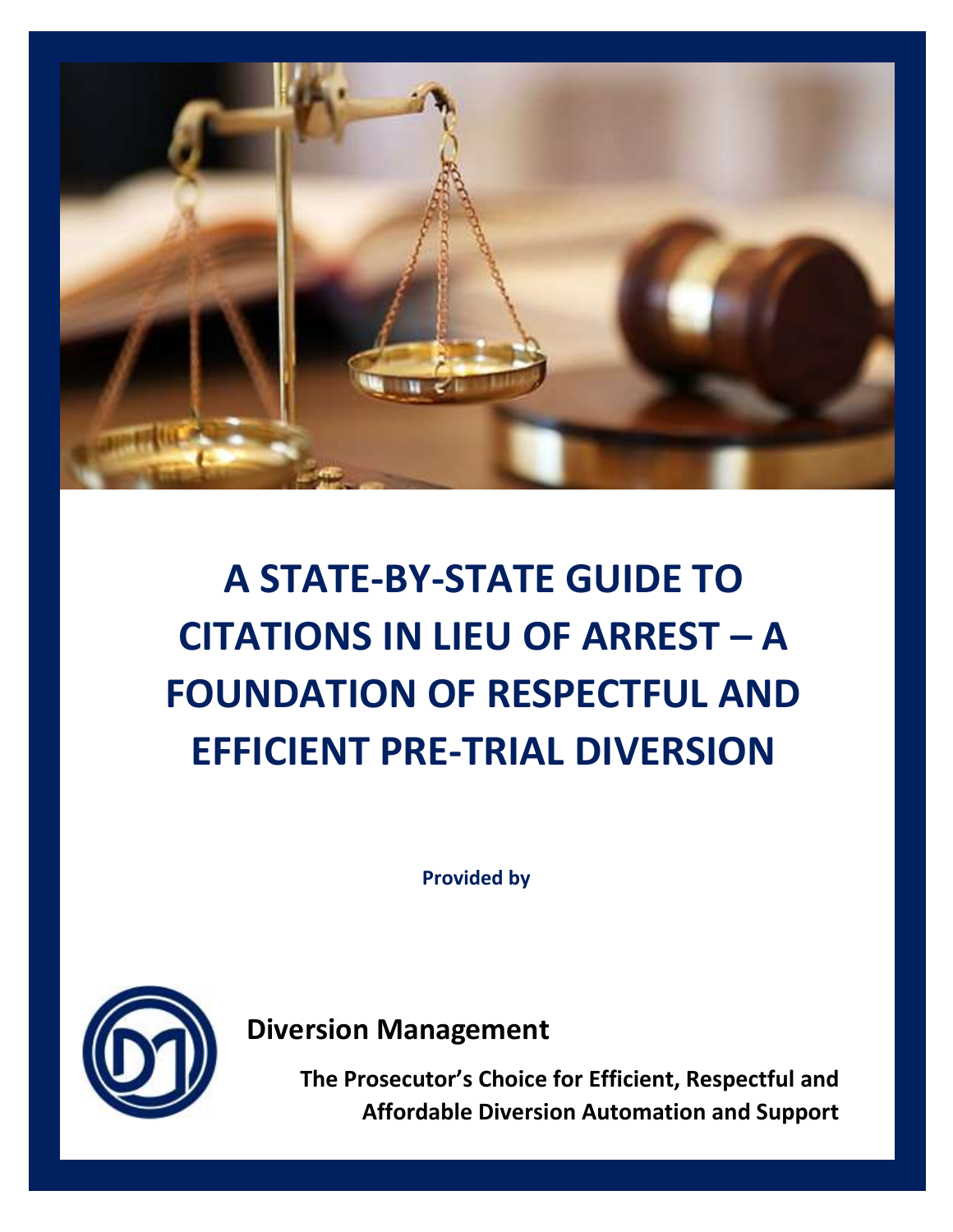"Citations in lieu of arrest" are permitted in every state—most commonly for low-level crimes. A citation is of course, a written or electronic order issued by a law enforcement officer or other authorized official. Instead of an arrest or continued detention, the citation releases the person on the promise to appear in court (or another government office) or, pay a fine.

Generally, a custodial arrest must be made if one or more of the factors below are present:

- There are reasonable grounds to believe the person will not appear in court, or the person has previously failed to appear.
- There are reasonable grounds to believe the person poses a danger to persons or property, or that the offense will continue.
- The person has outstanding warrants.
- A legitimate investigation or prosecution would be jeopardized by release.
- The person requires physical or behavioral health care—one example being intoxication.

State laws generally prohibit a citation from being issued in two common scenarios:

- The person refuses to sign a written promise to appear or requests to be taken before a judge.
- The person does not have or will not provide valid identification, or the provided identification cannot be verified and the person is unwilling to provide fingerprints.

The charts below provide more information on "citation in lieu of arrest" state laws (however named – and it varies). It focuses on the general authority provided to law enforcement for crimes and traffic offenses. Citation authority specific to other agencies are not identified in this chart (e.g., wildlife/fishing, off-road vehicles, boating, fire code regulations). Ordinances which are also often handled in this manner along with "V&T", (Vehicle and Traffic) and many other violation types, are increasingly handled by diversion.

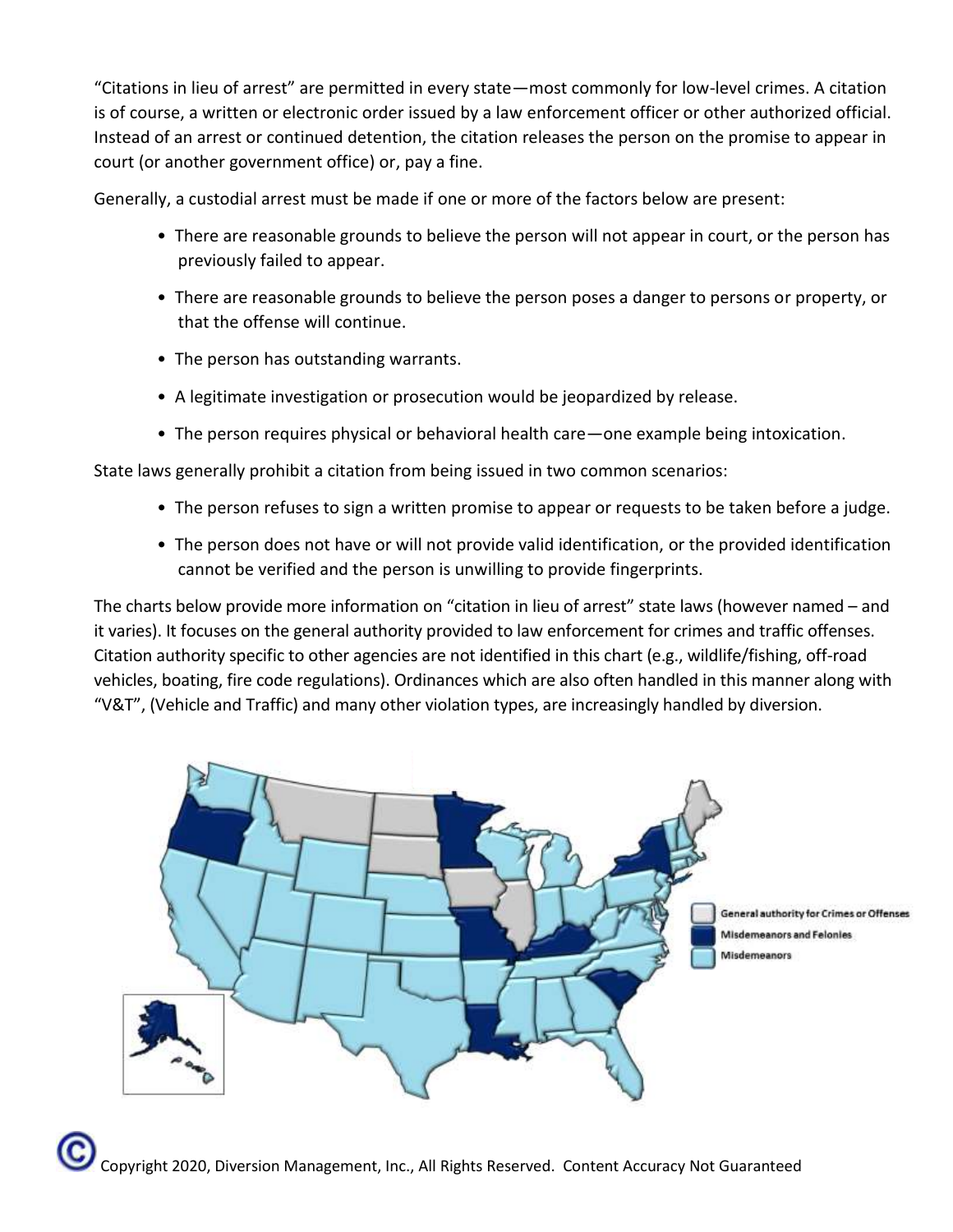## **REFERENCES REGARDING CITATIONS IN LIEU OF ARREST**

| State &                         | <b>What Offenses</b>                                          | <b>Exceptions</b>                                                                                                                                                                                                                                                                                                    | <b>Presumption</b> | When is            | <b>Who Issues</b>              |
|---------------------------------|---------------------------------------------------------------|----------------------------------------------------------------------------------------------------------------------------------------------------------------------------------------------------------------------------------------------------------------------------------------------------------------------|--------------------|--------------------|--------------------------------|
| <b>Statute</b>                  | <b>Can a Citation be</b>                                      |                                                                                                                                                                                                                                                                                                                      | of Citation?       | <b>Citation</b>    | <b>Citation?</b>               |
|                                 | <b>Issued for?</b>                                            |                                                                                                                                                                                                                                                                                                                      |                    | Issued?            |                                |
| <b>Alabama</b><br>$$11-45-9.1$  | Class C<br>misdemeanors                                       | Offenses involving<br>violence, threat of<br>violence, alcohol or<br>drugs                                                                                                                                                                                                                                           | <b>No</b>          | After arrest       | Law enforcement<br>officers    |
| $$32-1-4$                       | <b>Traffic</b><br>misdemeanors                                | Offenses involving<br>accident resulting in<br>injury or death;<br>impaired driving;<br>felonies                                                                                                                                                                                                                     | Yes                | After arrest       | Law enforcement<br>officers    |
| <b>Alaska</b><br>\$12.25.180(a) | Class C felonies;<br>misdemeanors;<br>municipal<br>ordinances | Offenses involving<br>violence to property or<br>person; when there is<br>probable cause that<br>domestic abuse was<br>involved                                                                                                                                                                                      | No                 | Prior to<br>arrest | Peace officers                 |
| \$12.25.180(b)                  | Infractions or<br>violations                                  | Probable cause person<br>violated conditions of<br>release or failed to<br>appear                                                                                                                                                                                                                                    | Yes                | Prior to<br>arrest | Peace officers                 |
| <b>Arizona</b><br>§ 13-3903     | <b>Misdemeanors</b><br>and petty<br>offenses                  | Violations of certain<br>orders issued in marital<br>and<br>dissolution cases (§§<br>25-315, -808)<br>Prior to release for the<br>following offenses, one<br>or two-digit<br>fingerprinting required:<br>domestic violence<br>involving injury or<br>weapons, sexual<br>offense, impaired<br>driving (See § 13-3602) | No                 | After arrest       | Peace officers                 |
| <b>Arkansas</b><br>§ 27-50-603  | <b>Traffic</b><br>misdemeanors                                | Negligent homicide;<br>impaired driving; failure<br>to stop for or involved<br>in accident causing<br>death, injury, or                                                                                                                                                                                              | No                 | After arrest       | Law<br>enforcement<br>officers |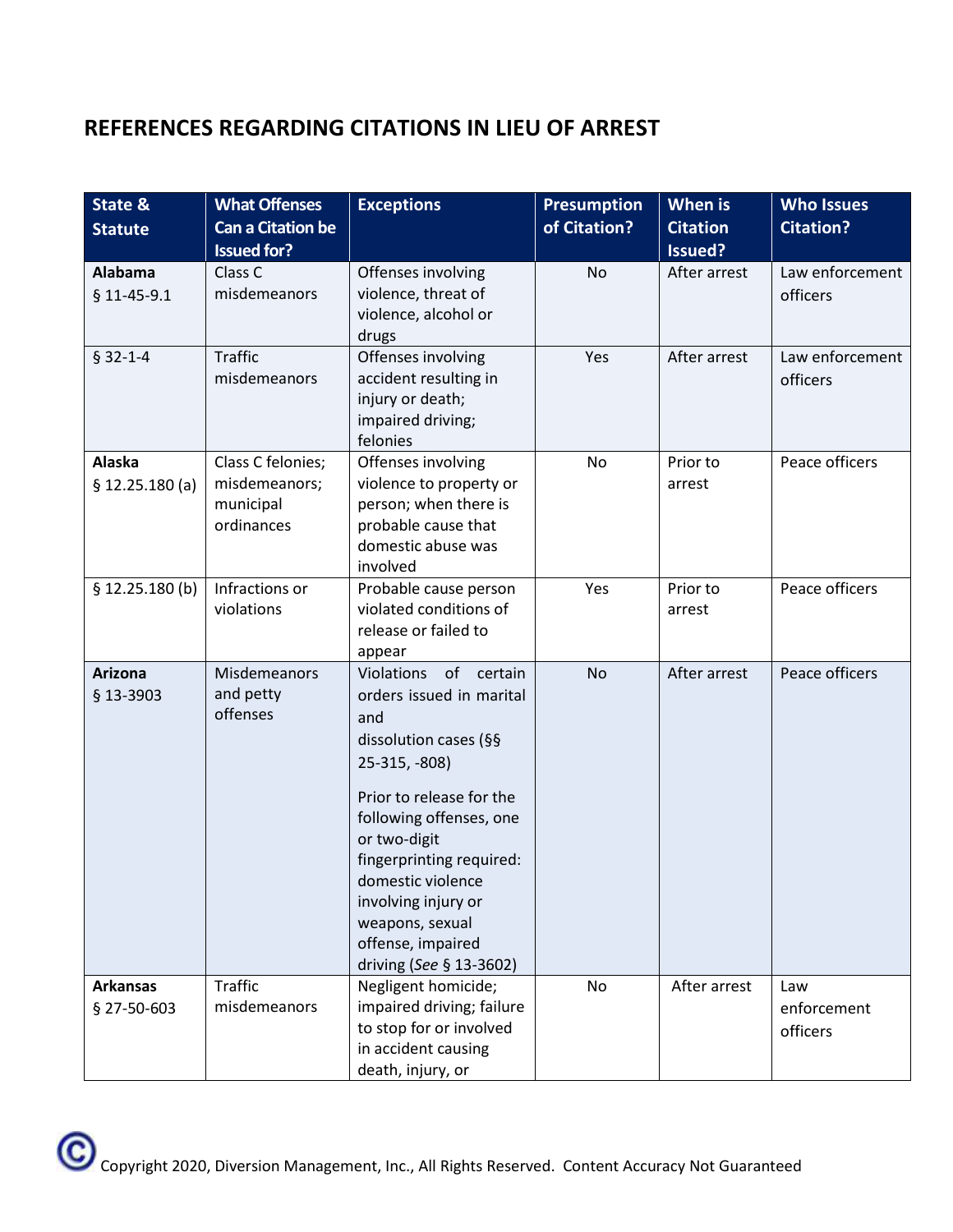|                                     |                                                                                                                           | property damage (§ 27-<br>$50 - 602$                                                                                                                                                                                                                                                                                            |           |                    |                                                                                                                                                                        |
|-------------------------------------|---------------------------------------------------------------------------------------------------------------------------|---------------------------------------------------------------------------------------------------------------------------------------------------------------------------------------------------------------------------------------------------------------------------------------------------------------------------------|-----------|--------------------|------------------------------------------------------------------------------------------------------------------------------------------------------------------------|
| Crim. Proc. R.<br>5.2               | Misdemeanors                                                                                                              | Violation of a post-<br>conviction, no contact<br>order (§ 5-4-106)                                                                                                                                                                                                                                                             | No        | Either             | Law<br>enforcement<br>officer or ranking<br>officer                                                                                                                    |
| California<br>Penal Code §<br>853.6 | Misdemeanors                                                                                                              | Offenses involving<br>domestic violence or<br>abuse (unless officer<br>determines no<br>reasonable likelihood<br>that: (1) offense will<br>continue or (2) safety of<br>persons or property is<br>imminently<br>endangered); offenses<br>that require a bail<br>hearing, rather than<br>release according to a<br>bail schedule | Yes       | After arrest       | Law<br>enforcement<br>officers or their<br>superiors<br>(extends to<br>custodial officers<br>per § 831(f)(4)<br>and<br>public officers or<br>employees per §<br>856.5) |
| § 853.5                             | Infractions                                                                                                               | None identified                                                                                                                                                                                                                                                                                                                 | Yes       | After arrest       | Law<br>enforcement<br>officers or their<br>superiors                                                                                                                   |
| § 818                               | Vehicle code<br>misdemeanors or<br>ordinances<br>relating to<br>stopping,<br>standing, parking,<br>operating a<br>vehicle | None identified                                                                                                                                                                                                                                                                                                                 | <b>No</b> | Prior to<br>arrest | Law<br>enforcement<br>officers or their<br>superiors                                                                                                                   |
| Colorado                            | Misdemeanors or                                                                                                           | Domestic violence                                                                                                                                                                                                                                                                                                               | No        | After arrest       | Law                                                                                                                                                                    |
| $$16-3-105$                         | petty offenses                                                                                                            | offenses; protection<br>order violations<br>$(§ 18-6-803.5)$                                                                                                                                                                                                                                                                    |           |                    | enforcement<br>officers;<br>responsible<br>command<br>officers                                                                                                         |
| §§ 42-4-1705;<br>1707               | Vehicle<br>misdemeanors or<br>petty<br>misdemeanors;<br>misdemeanor<br>traffic offenses                                   | Offenses causing<br>accident resulting in<br>injury or death;<br>impaired driving; failure<br>to stop in accident<br>causing death, injury, or<br>property damage (§ 42-<br>$4-1705$                                                                                                                                            | No        | Either             | Law<br>enforcement<br>officers                                                                                                                                         |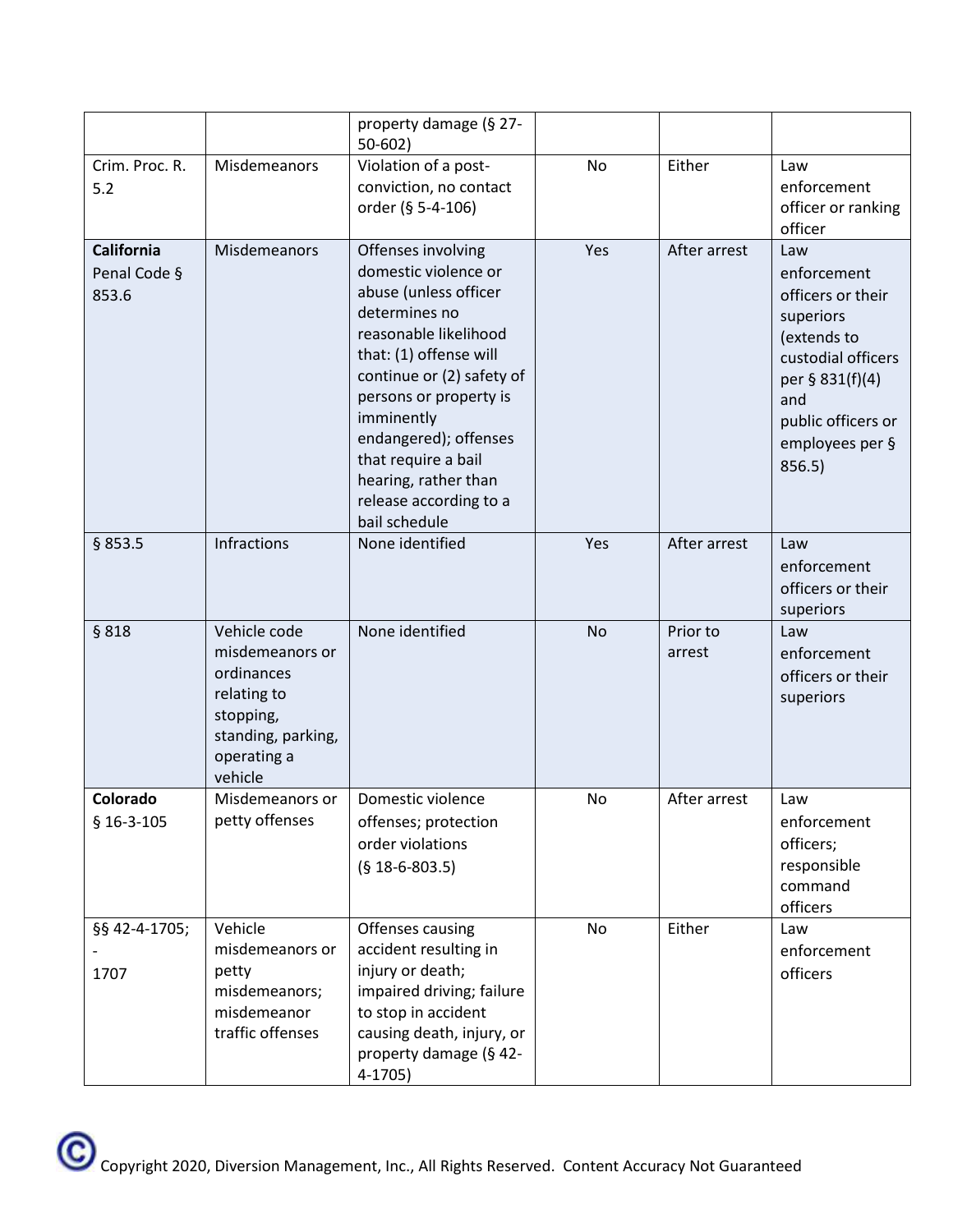| <b>Connecticut</b><br>$§ 54-1h$                                    | Misdemeanors;<br>offenses with<br>maximum<br>punishment of<br>one year<br>imprisonment or                                                                                                                                              | Family violence crimes<br>$\sqrt{9}$<br>46b-38b)                                                                     | No        | After arrest  | Arresting officers                                       |
|--------------------------------------------------------------------|----------------------------------------------------------------------------------------------------------------------------------------------------------------------------------------------------------------------------------------|----------------------------------------------------------------------------------------------------------------------|-----------|---------------|----------------------------------------------------------|
| $$14-140$                                                          | a \$1,000 fine<br>Motor vehicle<br>violations                                                                                                                                                                                          | Impaired driving, using<br>vehicle without<br>permission, evading<br>responsibility for injury,<br>death, or damage. | No        | After arrest  | Arresting officers                                       |
| <b>Delaware</b><br>11 Del. C. §<br>1907                            | Misdemeanors                                                                                                                                                                                                                           | Probable cause of<br>protection order<br>violation (10 Del. C. §<br>1046)                                            | No        | Not specified | Peace officers                                           |
| 21 Del. C. §§<br>703, 712                                          | Violations of title<br>21 (traffic)                                                                                                                                                                                                    | None identified                                                                                                      | Yes       | After arrest  | Peace officers                                           |
| <b>District of</b><br>Columbia<br>$§$ 23-584                       | Eligible<br>misdemeanors                                                                                                                                                                                                               | Charged with a<br>dangerous crime, crime<br>of violence, domestic<br>violence, or felony                             | <b>No</b> | After arrest  | Law<br>enforcement<br>officers or<br>releasing officials |
| Florida §<br>901.28<br>superseded<br>by R. Crim.<br>Proc.<br>3.125 | 1st or 2nd degree<br>misdemeanors;<br>municipal and<br>county<br>ordinances                                                                                                                                                            | None identified                                                                                                      | No        | After arrest  | Law<br>enforcement<br>officers or<br>booking officers    |
| § 316.650                                                          | <b>Traffic violations</b>                                                                                                                                                                                                              | None identified                                                                                                      | No        | Not specified | All traffic<br>enforcement<br>agencies                   |
| § 162.23                                                           | Code or<br>ordinance<br>violations                                                                                                                                                                                                     | None identified                                                                                                      | No        | No arrest     | Code<br>enforcement<br>officers                          |
| Georgia<br>$§$ 17-4-23                                             | Motor vehicle<br>violations;<br>purchase or<br>attempt to<br>purchase alcohol<br>by a minor; or<br>misdemeanor<br>violations for<br>criminal trespass,<br>shoplifting, theft<br>by refund fraud,<br>and possession of<br>certain drugs | None identified                                                                                                      | No        | After arrest  | Law<br>enforcement<br>officers                           |

Copyright 2020, Diversion Management, Inc., All Rights Reserved. Content Accuracy Not Guaranteed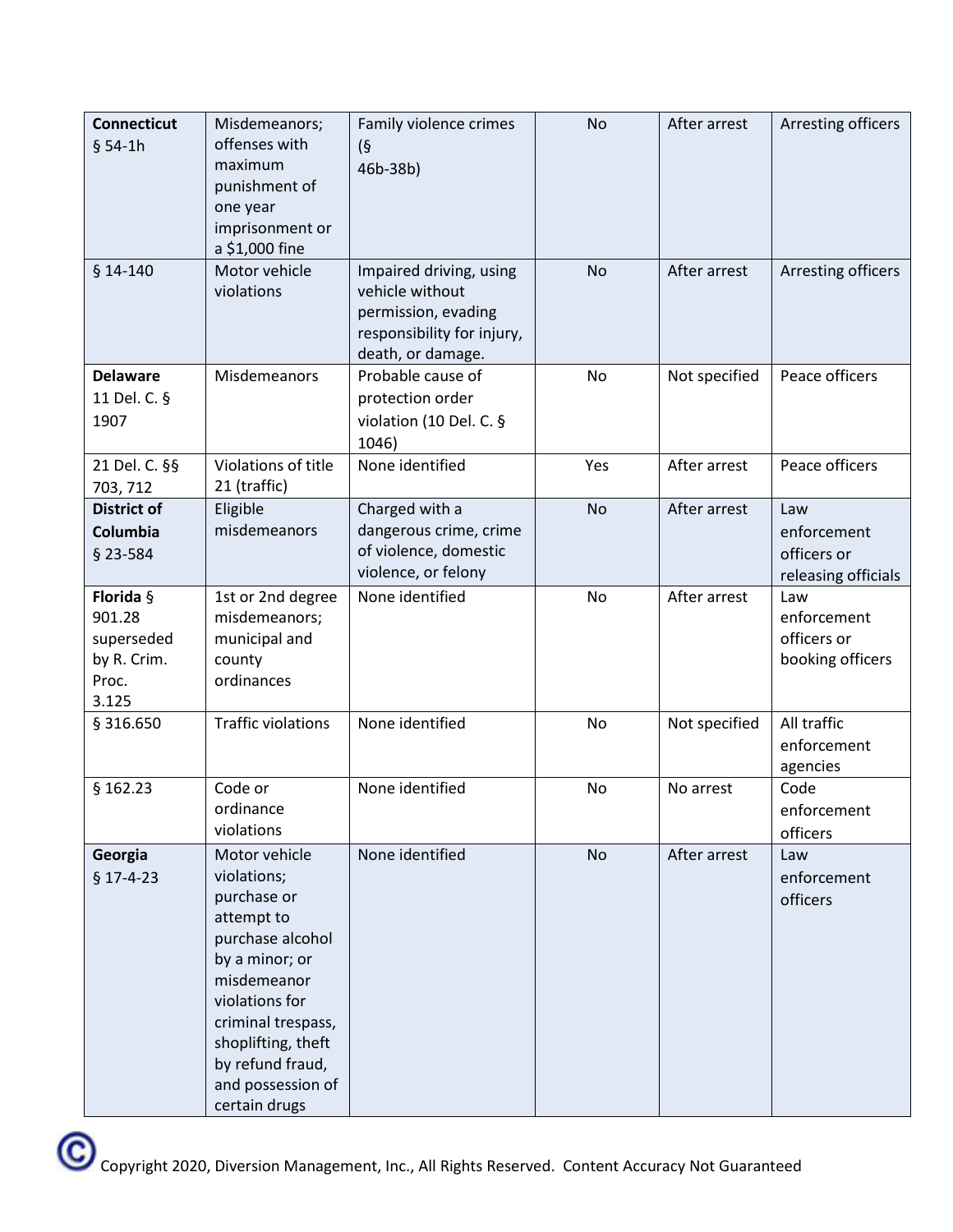| §§ 17-6-11;<br>$17 -$<br>$7 - 71$           | Any motor<br>vehicle violation<br>of title 40 and<br>certain additional<br>offenses (See §§<br>15-5-21.1; 40-13-<br>1)                          | Homicide by vehicle;<br>use of vehicle in<br>commission of a felony;<br>leaving accident; racing;<br>eluding an officer;<br>driving without a<br>license; serious traffic<br>accidents (§<br>40-5-54) | Yes | After<br>apprehension | Law<br>enforcement<br>officers |
|---------------------------------------------|-------------------------------------------------------------------------------------------------------------------------------------------------|-------------------------------------------------------------------------------------------------------------------------------------------------------------------------------------------------------|-----|-----------------------|--------------------------------|
| <b>Hawaii</b><br>$$803-6$                   | Misdemeanors<br>and petty<br>misdemeanors                                                                                                       | None identified                                                                                                                                                                                       | No  | Prior to<br>arrest    | Police officers                |
| $$286-10$                                   | <b>Traffic offenses</b>                                                                                                                         | None identified                                                                                                                                                                                       | Yes | After arrest          | Authorized<br>persons          |
| Idaho<br>§§ 19-3901;<br>49-1409             | Misdemeanors or<br>infractions<br>triable by<br>magistrate;<br>misdemeanor<br>traffic violations                                                | Negligent homicide;<br>impaired driving; failure<br>to stop for accident<br>resulting in death or<br>injury (§ 49-1405)                                                                               | No  | Not specified         | Law<br>enforcement<br>officers |
| <b>Illinois</b><br>725 ILCS §<br>$5/107-12$ | When there are<br>reasonable<br>grounds to<br>believe that a<br>person is<br>committing or<br>has committed a<br>crime (See Sup.<br>Ct. R. 552) | None identified                                                                                                                                                                                       | No  | Not specified         | Peace officers                 |
| Indiana<br>$$35-33-4-1(f)$                  | Misdemeanors                                                                                                                                    | <b>Traffic misdemeanors</b>                                                                                                                                                                           | No  | Not specified         | Law<br>enforcement<br>officers |
| $$9-30-2-5$                                 | <b>Traffic</b><br>misdemeanors                                                                                                                  | Impaired driving;<br>offense involving<br>accident causing death,<br>injuries, or property<br>damage; driving with<br>invalid license (§ 9-30-<br>$2-4)$                                              | Yes | After arrest          | Law<br>enforcement<br>officers |
| lowa<br>§ 805.1                             | When a crime has<br>been committed<br>in the presence of<br>the police officer<br>or reasonable<br>grounds to                                   | Offenses not eligible for<br>bail; stalking                                                                                                                                                           | No  | Either                | Peace officers                 |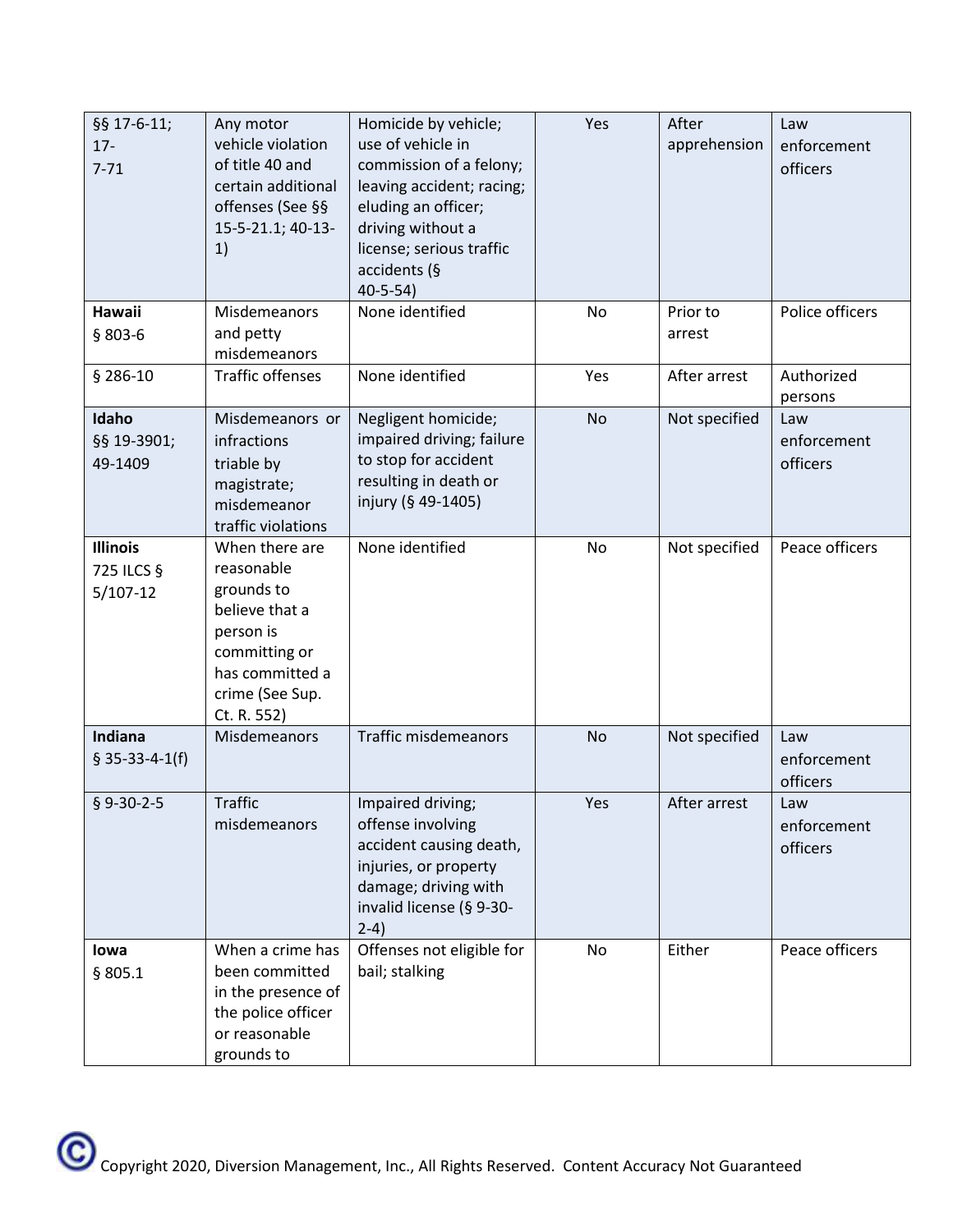|                                                 | believe that a<br>crime has been<br>committed                                                                                                                                                                                                                                                                                                                         |                                                         |                                                                   |                    |                                                                 |
|-------------------------------------------------|-----------------------------------------------------------------------------------------------------------------------------------------------------------------------------------------------------------------------------------------------------------------------------------------------------------------------------------------------------------------------|---------------------------------------------------------|-------------------------------------------------------------------|--------------------|-----------------------------------------------------------------|
| \$805.6(1)(a)                                   | Traffic offenses;<br>scheduled<br>offenses for<br>vehicles                                                                                                                                                                                                                                                                                                            | Offenses listed in §<br>321.485                         | Yes                                                               | Not specified      | Officers from<br>depts. of public<br>safety &<br>transportation |
| § 321.485<br>(written<br>citation)              | Simple, serious,<br>or aggravated<br>misdemeanors<br>for ch 321<br>violations<br>(vehicles and laws<br>of the road)                                                                                                                                                                                                                                                   | None identified                                         | No                                                                | Either             | Officers; peace<br>officers                                     |
| <b>Kansas</b><br>§ 22-2408                      | Misdemeanors                                                                                                                                                                                                                                                                                                                                                          | <b>Traffic violations</b>                               | <b>No</b>                                                         | After arrest       | Law<br>enforcement<br>officers                                  |
| $$8-2106$                                       | <b>Traffic</b><br>misdemeanors,<br>infractions, and<br>additional listed<br>offense                                                                                                                                                                                                                                                                                   | Impaired driving or<br>fleeing; felonies (§ 8-<br>2104) | <b>No</b>                                                         | Not specified      | Law<br>enforcement<br>officers                                  |
| Kentucky<br>$§$ 431.015 (1)<br>$(b) - (d); (2)$ | Misdemeanor<br>impaired driving;<br>assault; sexual<br>crimes; crimes<br>involving firearms<br>or weapons; 4th<br>degree assault in<br>a hospital;<br>possession of<br>burglar tools;<br>receiving stolen<br>property;<br>trespass on<br>domestic violence<br>shelter; false ID<br>to officer; certain<br>traffic violations;<br>3d degree<br>trespass;<br>harassment | Violation of protective<br>order (§ 431.005 (5),<br>(7) | No                                                                | Prior to<br>arrest | Peace officers                                                  |
| \$431.015<br>(1)<br>(a)<br>(3)                  | <b>Misdemeanors</b><br>(not listed above)                                                                                                                                                                                                                                                                                                                             | Violation of protective<br>order<br>(§ 431.005(5), (7)) | Yes - if<br>committed in<br>officer's<br>presence. No -<br>if not | Prior to<br>arrest | Peace officers                                                  |

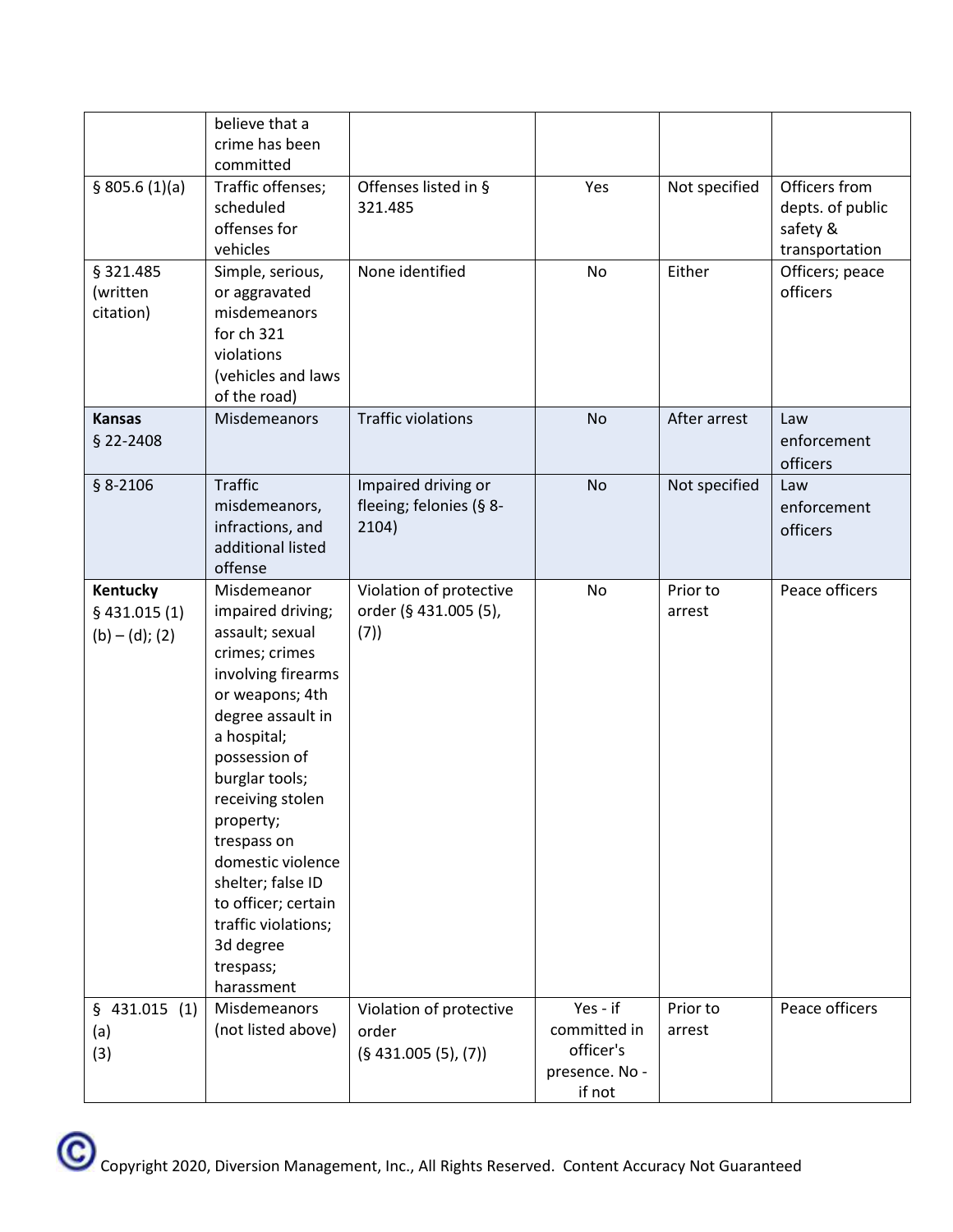|                              |                                     |                                                    | committed in                      |                           |                   |
|------------------------------|-------------------------------------|----------------------------------------------------|-----------------------------------|---------------------------|-------------------|
|                              |                                     |                                                    | officer's                         |                           |                   |
|                              |                                     |                                                    | presence                          |                           | Peace officers    |
| \$431.450(4)<br>Louisiana C. | Felonies                            | None identified                                    | Not specified                     | Not specified<br>Prior to | Peace officers    |
| Crim. Proc.                  | Misdemeanors;<br>felony theft or    | Felony charges when<br>person has prior            | No, except for<br>driving without | arrest                    |                   |
| Art. 211                     | illegal possession                  | conviction                                         | license in                        |                           |                   |
|                              | of stolen items                     |                                                    | possession                        |                           |                   |
|                              | worth \$500-                        |                                                    |                                   |                           |                   |
|                              | \$1,000; writing                    |                                                    |                                   |                           |                   |
|                              | worthless checks;                   |                                                    |                                   |                           |                   |
|                              | driving without                     |                                                    |                                   |                           |                   |
|                              | license in                          |                                                    |                                   |                           |                   |
|                              | possession                          |                                                    |                                   |                           |                   |
| C. Crim. Proc.               | Outstanding                         | Impaired driving;                                  | <b>No</b>                         | Prior to                  | Peace officers (& |
| Art. 211.1                   | warrant or                          | offense with weapon or<br>use of force or violence |                                   | arrest                    | magistrates)      |
|                              | attachment for<br>misdemeanor       | (except simple battery);                           |                                   |                           |                   |
|                              |                                     | domestic abuse battery;                            |                                   |                           |                   |
|                              |                                     | failure to pay child                               |                                   |                           |                   |
|                              |                                     | support; and any felony                            |                                   |                           |                   |
|                              |                                     | warrants                                           |                                   |                           |                   |
| <b>Maine</b>                 | When there is                       | None identified                                    | No                                | Prior to                  | Law               |
| 17-A § 15-a                  | probable cause to                   |                                                    |                                   | arrest                    | enforcement       |
|                              | believe a crime                     |                                                    |                                   |                           | officers          |
|                              | has been or is                      |                                                    |                                   |                           |                   |
|                              | being committed.<br>Misdemeanors    |                                                    |                                   | Either                    | Peace officers    |
| Maryland<br>Crim. Proc.      | that do not                         | Violation of peace or<br>protective order;         | Yes                               |                           |                   |
| Code §                       |                                     | violation of a condition                           |                                   |                           |                   |
| 4101(c)(1)(i)                | carry a penalty of<br>imprisonment; | of pretrial release while                          |                                   |                           |                   |
|                              | any                                 | charged with a sex                                 |                                   |                           |                   |
|                              | misdemeanors                        | crime against a minor;                             |                                   |                           |                   |
|                              | with up to 90-day                   | possession of an                                   |                                   |                           |                   |
|                              | maximum                             | electronic control                                 |                                   |                           |                   |
|                              | penalty; and                        | device after conviction                            |                                   |                           |                   |
|                              | possession of                       | of a drug felony or                                |                                   |                           |                   |
|                              | marijuana.                          | violent crime; abuse or<br>neglect of an animal    |                                   |                           |                   |
| Crim. Proc.                  | Sale of alcohol to                  | None identified                                    | <b>No</b>                         | Either                    | Peace officers    |
| Code § 4-101                 | minor or                            |                                                    |                                   |                           |                   |
| (c)(1)(ii)                   | intoxicated                         |                                                    |                                   |                           |                   |
|                              | person; malicious                   |                                                    |                                   |                           |                   |
|                              | destruction                         |                                                    |                                   |                           |                   |
|                              | property <\$500;                    |                                                    |                                   |                           |                   |
|                              | misdemeanor                         |                                                    |                                   |                           |                   |
|                              | theft                               |                                                    |                                   |                           |                   |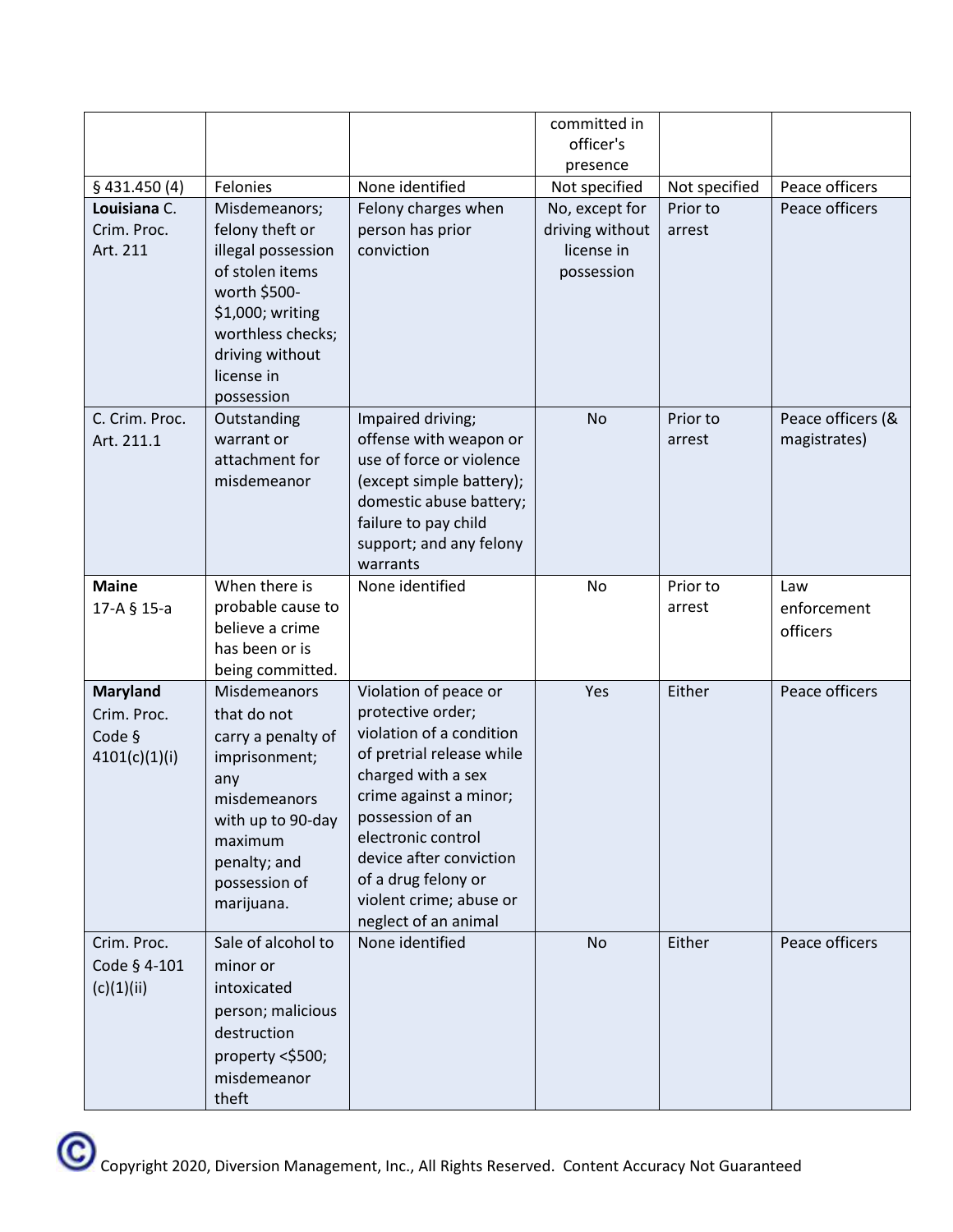| §§<br>Transp.<br>Code<br>26-201, -202,<br>203 | <b>Traffic laws</b>                                                                                                                | Impaired driving; failure<br>to assist or provide<br>information at accident;<br>driving with invalid<br>license; any offense<br>resulting in bodily<br>harm/ death; fleeing;<br>racing resulting in<br>serious bodily<br>injury; falsification of<br>vehicle documents | Yes                                                                      | Prior to<br>arrest | Peace officers                |
|-----------------------------------------------|------------------------------------------------------------------------------------------------------------------------------------|-------------------------------------------------------------------------------------------------------------------------------------------------------------------------------------------------------------------------------------------------------------------------|--------------------------------------------------------------------------|--------------------|-------------------------------|
| <b>Massachusetts</b><br>90C § 3 (B)           | Automobile law<br>misdemeanors                                                                                                     | None identified                                                                                                                                                                                                                                                         | No                                                                       | Prior to<br>arrest | Police officers               |
| <b>Michigan</b><br>§764.9c                    | Misdemeanors<br>with a maximum<br>of 93 days'<br>imprisonment                                                                      | Domestic assault;<br>violation of a protection<br>order; crimes subject to<br>mandatory<br>confinement or<br>mandatory condition of<br>pretrial release                                                                                                                 | No                                                                       | After arrest       | Police officers               |
|                                               | Any offense less<br>than felony                                                                                                    | Domestic assault;<br>violation of a protection<br>order; crimes subject to<br>mandatory<br>confinement or<br>mandatory condition of<br>pretrial release                                                                                                                 | No                                                                       | Prior to<br>arrest | Authorized<br>public servants |
| Minnesota<br>§ 626.862                        | Offenses not<br>specified. Statute<br>gives law<br>enforcement<br>officers the<br>power to issue<br>citations in lieu of<br>arrest | Stalking; domestic<br>abuse; violation of an<br>order for protection;<br>violation of a domestic<br>abuse no contact order<br>(§ 629.72)                                                                                                                                | No                                                                       | Either             | Peace officers                |
| \$169.91                                      | Motor vehicle<br>violations<br>(registration,<br>operation, or use<br>of highways)                                                 | Accident resulting in<br>injury or death;<br>negligent homicide;<br>impaired driving; failure<br>to stop for accident<br>causing injury or<br>damage                                                                                                                    | Yes                                                                      | After arrest       | Peace officers                |
| Crim. Proc. R.<br>6.01, subd. 1               | <b>Misdemeanors</b><br>and petty<br>misdemeanors                                                                                   |                                                                                                                                                                                                                                                                         | Yes, unless<br>citation is for<br>the following<br>misdemeanors:<br>drug | Either             | Peace officers                |

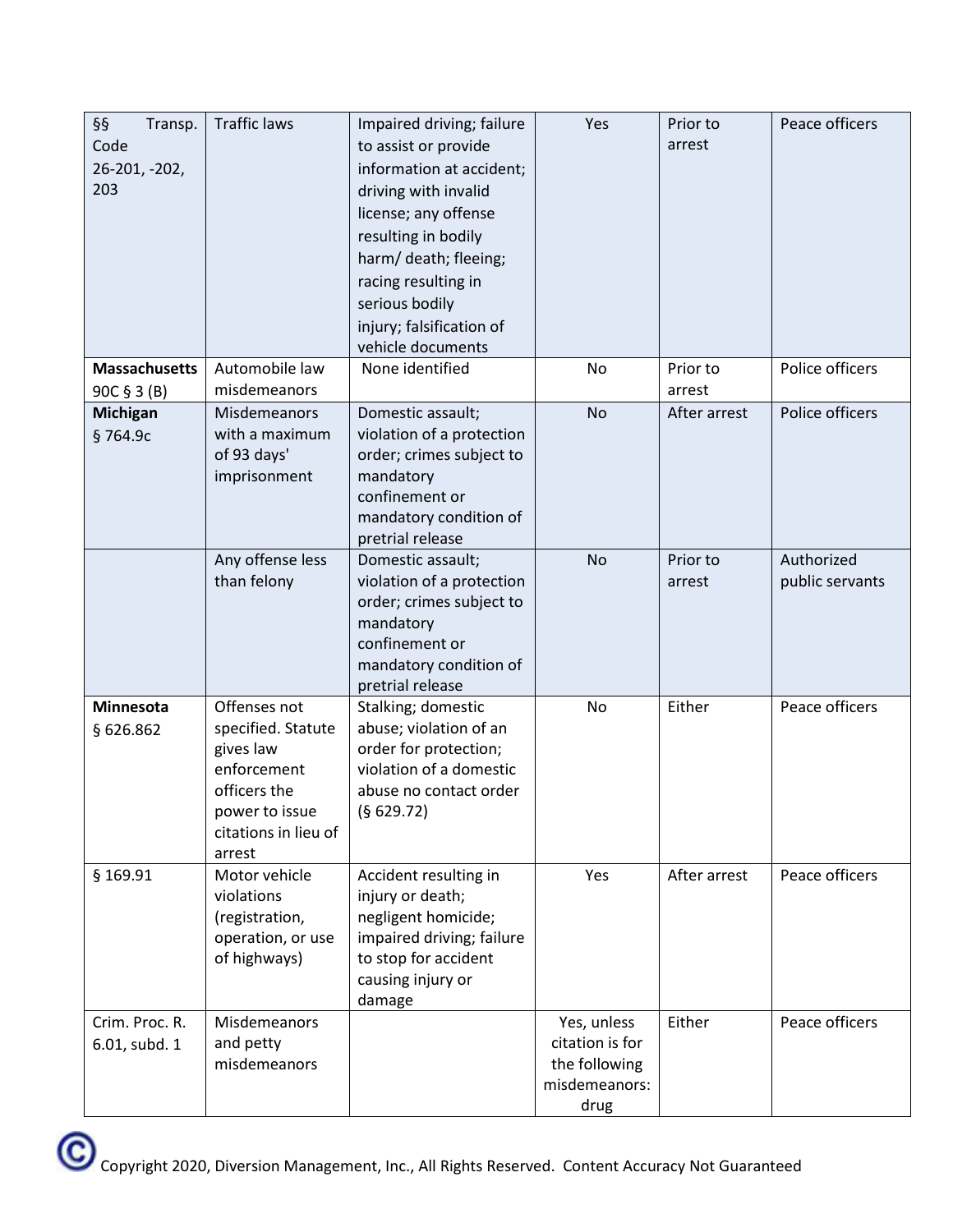|                    |                            |                           | paraphernalia,  |               |                   |
|--------------------|----------------------------|---------------------------|-----------------|---------------|-------------------|
|                    |                            |                           | prostitution,   |               |                   |
|                    |                            |                           | loitering,      |               |                   |
|                    |                            |                           | vehicle         |               |                   |
|                    |                            |                           | tampering,      |               |                   |
|                    |                            |                           | property        |               |                   |
|                    |                            |                           | damage,         |               |                   |
|                    |                            |                           | dangerous       |               |                   |
|                    |                            |                           | weapons,        |               |                   |
|                    |                            |                           | trespass, local |               |                   |
|                    |                            |                           | drug ordinance  |               |                   |
|                    |                            |                           | violation. (§   |               |                   |
|                    |                            |                           | 609.135)        |               |                   |
| Crim. Proc. R.     | Felonies and               | Aggravated impaired       | No              | After arrest  | Peace officers;   |
| 6.01, subd. 2      | gross                      | driving                   |                 |               | officer in charge |
|                    | misdemeanors               | (§ 169A.40)               |                 |               | of police or      |
|                    | without                    |                           |                 |               | sheriff station   |
|                    | warrant                    |                           |                 |               |                   |
| <b>Mississippi</b> | Misdemeanors               | Domestic violence;        | <b>No</b>       | After arrest  | Police officers;  |
| $§$ 99-3-18        |                            | protection order          |                 |               | booking officers; |
|                    |                            | violations (§ 99-3-       |                 |               | superiors         |
|                    |                            | 7(3)(a)                   |                 |               |                   |
| §§ 63-9-21, -      | <b>Traffic violations</b>  | None identified           | Not specified   | Not specified | Police officers   |
| 23                 | under chapters 3,          |                           |                 |               |                   |
|                    | 5, 7                       |                           |                 |               |                   |
| <b>Missouri</b>    | <b>Traffic law</b>         | None identified           | No              | Prior to      | Police officers   |
| § 300.580          | violations (See            |                           |                 | arrest        |                   |
|                    | also Sup. Ct. R.           |                           |                 |               |                   |
|                    | 37)                        |                           |                 |               |                   |
| <b>Montana</b>     | When the officer           | Arrest is preferred       | No              | Not specified | Peace officers    |
| § 46-6-310         | has probable               | response for: partner or  |                 |               |                   |
|                    | cause to believe a         | family member assault     |                 |               |                   |
|                    | person has                 | involving injury to       |                 |               |                   |
|                    | committed a                | victim, use of a          |                 |               |                   |
|                    | crime                      | weapon, violation of      |                 |               |                   |
|                    |                            | restraining order, or     |                 |               |                   |
|                    |                            | imminent danger to        |                 |               |                   |
|                    |                            | victim                    |                 |               |                   |
|                    |                            | $(§ 46-6-311)$            |                 |               |                   |
| Nebraska           | Misdemeanors               | Violations of protection  | No-             | Either        | Peace officers    |
| § 29-422           | and infractions            | order for domestic        | misdemeanors    |               |                   |
|                    |                            | violence or sexual        | Yes             |               |                   |
|                    |                            | assault                   | - infraction    |               |                   |
|                    |                            | $(S\$ 28-311.11; 42-928)  |                 |               |                   |
| § 60-684           | <b>Traffic infractions</b> | None identified           | Yes             | Not specified | Peace officers    |
| <b>Nevada</b>      | Misdemeanors               | Misdemeanors that         | No              | Prior to      | Peace officers    |
|                    |                            | require a bail hearing (§ |                 | arrest        |                   |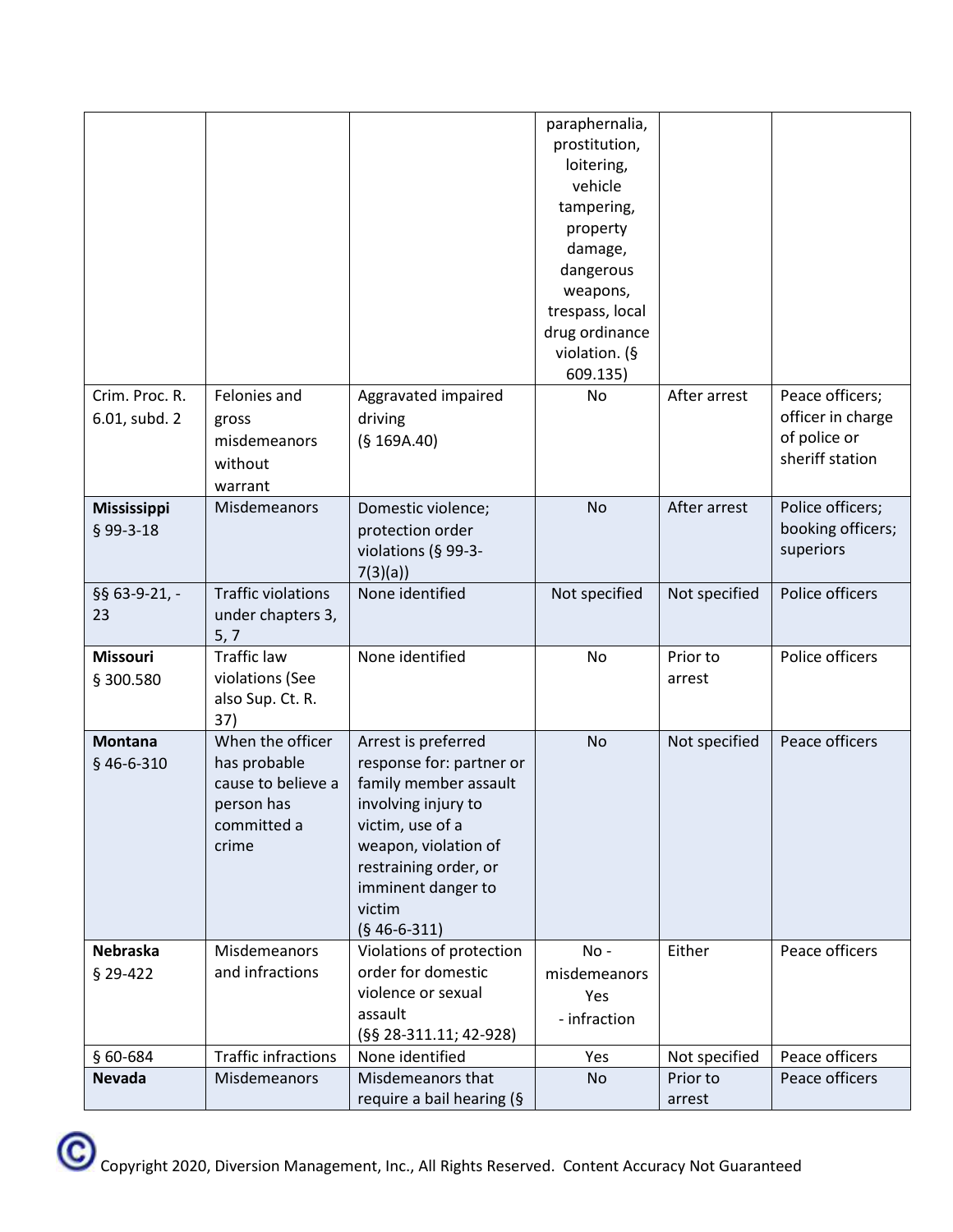| §§ 171.1771;                                                          |                                                                                                                                                                | 171.178) Domestic                                                                                                                                                                                                      |           |                    |                                                   |
|-----------------------------------------------------------------------|----------------------------------------------------------------------------------------------------------------------------------------------------------------|------------------------------------------------------------------------------------------------------------------------------------------------------------------------------------------------------------------------|-----------|--------------------|---------------------------------------------------|
| $177; -122$                                                           |                                                                                                                                                                | battery (§ 171.137)                                                                                                                                                                                                    |           |                    |                                                   |
| §484A.630                                                             | <b>Traffic</b><br>misdemeanors                                                                                                                                 | Failure to stop for<br>mechanical condition<br>inspection or weight<br>restriction; impaired<br>driving (§ 484A.730)                                                                                                   | <b>No</b> | Prior to<br>arrest | Peace officers                                    |
| <b>New</b><br>Hampshire<br>§ 594:14                                   | Misdemeanors                                                                                                                                                   | None identified                                                                                                                                                                                                        | No        | Prior to<br>arrest | Peace officers                                    |
| $§$ 262:44                                                            | <b>Traffic violations</b>                                                                                                                                      | Reckless driving;<br>impaired driving;<br>transporting explosives<br>or hazardous materials;<br>certain speeding<br>violations; traffic<br>misdemeanors; traffic<br>felonies                                           | Yes       | Not specified      | Peace officers                                    |
| <b>New Jersey</b><br>$$2B:12-21;$<br>Crim. Proc. R.<br>$3:4-1$        | <b>Offenses</b><br>committed in an<br>officer's presence                                                                                                       | Violation of domestic<br>violence protection<br>order (§<br>$2C:25-31$                                                                                                                                                 | No        | After arrest       | Law<br>enforcement<br>officers                    |
| $$39:5-25$                                                            | Motor vehicle<br>and traffic<br>violations                                                                                                                     | None identified                                                                                                                                                                                                        | <b>No</b> | Prior to<br>arrest | Law<br>enforcement<br>officers                    |
| <b>New Mexico</b><br>$$31-1-6$                                        | Petty<br>misdemeanors                                                                                                                                          | None identified                                                                                                                                                                                                        | No        | After arrest       | Law<br>enforcement<br>officers                    |
| $§$ 66-8-123                                                          | Motor vehicle<br>misdemeanors                                                                                                                                  | Impaired driving; failure<br>to stop in accident<br>causing injury, death, or<br>damage; reckless<br>driving; driving with<br>invalid license for<br>impaired<br>driving/implied consent<br>$(§ 6-8-122)$              | Yes       | After arrest       | Law<br>enforcement<br>officers                    |
| <b>New York</b><br>Crim. Proc.<br>Law<br>§§ 140.10,<br>140.27, 150.20 | When authorized<br>to arrest without<br>a warrant for an<br>offense or crime<br>(includes certain<br>class E felonies)<br>(See also Veh. &<br>Traffic $§$ 207) | Class A, B, C, D<br>felonies; 3rd degree<br>rape; 3rd degree<br>criminal sex act; 2nd<br>degree escape; 1st<br>degree absconding<br>from a temporary<br>release; absconding<br>from a community<br>treatment facility, | No        | Either             | Police officers;<br>authorized public<br>servants |

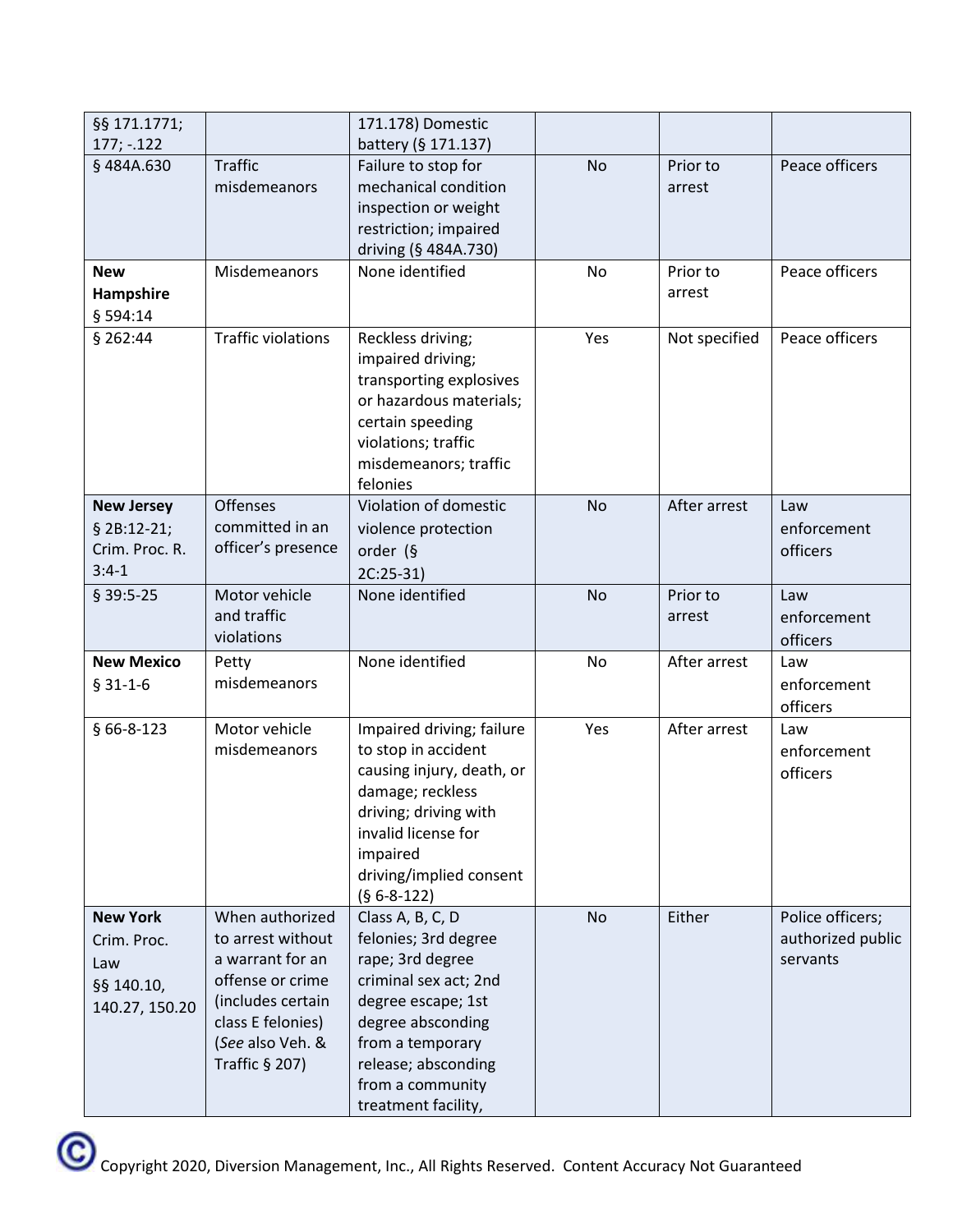|                                                                        |                                                                                                              | 2nd degree bail<br>jumping<br>(§ 150.20)<br>Violation of a<br>protection order; felony<br>against a family or<br>household member, or<br>misdemeanor family<br>offense<br>(§ 140.10(4))                                                                               |           |                    |                                                                |
|------------------------------------------------------------------------|--------------------------------------------------------------------------------------------------------------|-----------------------------------------------------------------------------------------------------------------------------------------------------------------------------------------------------------------------------------------------------------------------|-----------|--------------------|----------------------------------------------------------------|
| Crim. Proc.<br>Law<br>\$150.75                                         | Possession of<br>marijuana                                                                                   | None identified                                                                                                                                                                                                                                                       | Yes       | After arrest       | Police officers                                                |
| <b>North Carolina</b><br>§ 15A-302                                     | Misdemeanors or<br>infractions                                                                               | None identified                                                                                                                                                                                                                                                       | No        | Not specified      | Law<br>enforcement<br>officers; other<br>authorized<br>persons |
| <b>North Dakota</b><br>§ 29-05-31<br>(traffic); Crim.<br>Proc. R. 5(e) | Crimes<br>committed in an<br>officer's<br>presence; motor<br>vehicle offenses                                | None identified                                                                                                                                                                                                                                                       | <b>No</b> | Either             | Law<br>enforcement<br>officers                                 |
| Ohio<br>§ 2935.26<br>(see Crim.<br>Proc.<br>R. 4.1)                    | Minor<br>misdemeanors                                                                                        | None identified                                                                                                                                                                                                                                                       | Yes       | Prior to<br>arrest | Law<br>enforcement<br>officers                                 |
| Crim. Proc. R.<br>4                                                    | Misdemeanors                                                                                                 | None identified                                                                                                                                                                                                                                                       | No        | Prior to<br>arrest | Law<br>enforcement<br>officers                                 |
| <b>Oklahoma</b><br>22 § 209                                            | <b>Misdemeanors</b>                                                                                          | None identified                                                                                                                                                                                                                                                       | No        | After arrest       | Law<br>enforcement<br>officers                                 |
| Oregon<br>§§ 133.055; -<br>.070                                        | Misdemeanors;<br>felonies<br>authorized by law<br>to be reduced to<br>misdemeanors;<br>certain<br>ordinances | Domestic disturbance<br>with probable cause to<br>believe that: an assault<br>occurred between<br>family or household<br>members, or a person is<br>in fear of imminent<br>serious bodily injury;<br>violation of a protection<br>or restraining order (§<br>133.310) | No        | Either             | Peace officers                                                 |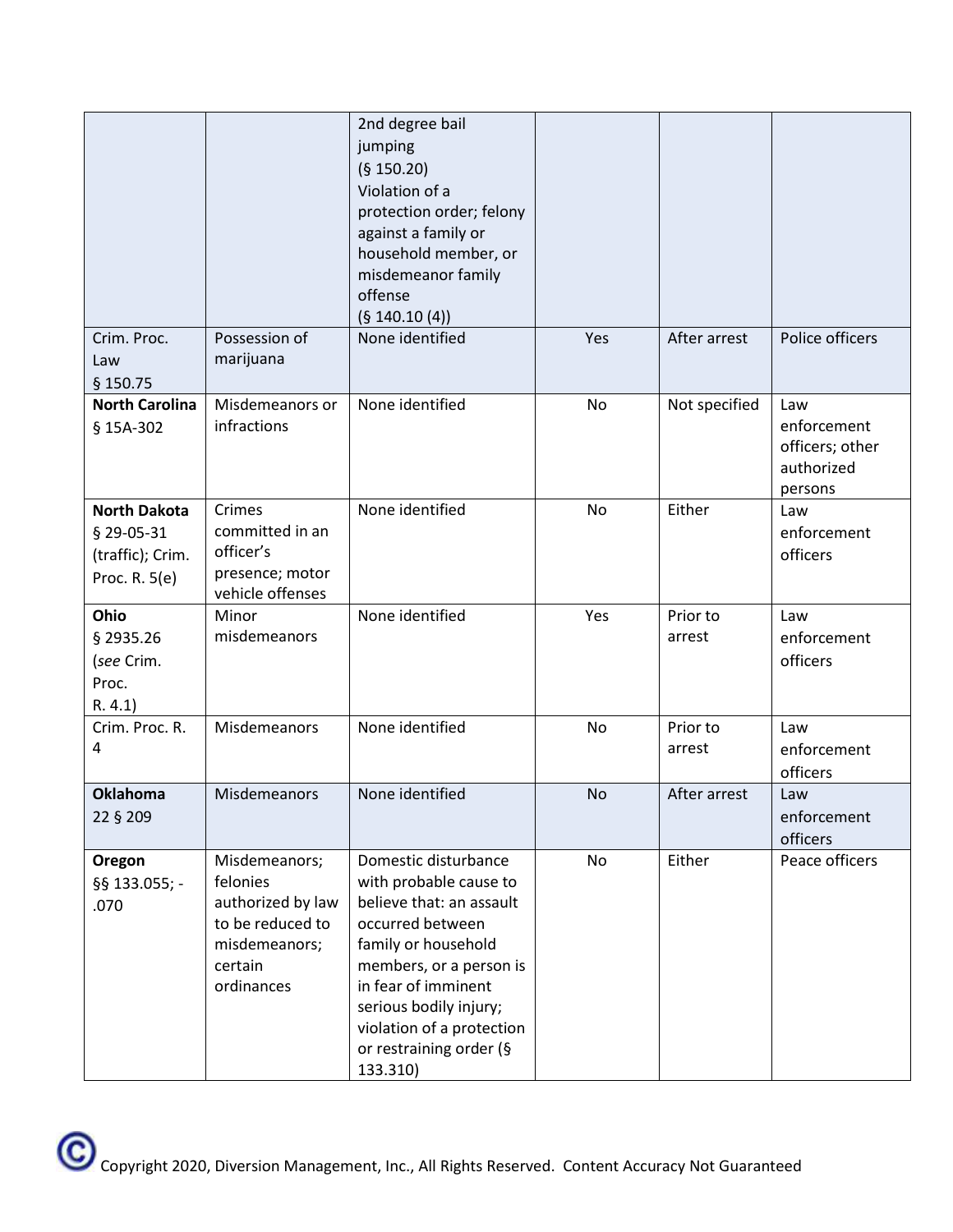| § 810.410                                     | Traffic crimes or                                                                                                                                                                                      | None identified                                                                                   | No        | Prior to           | Police officers                                                |
|-----------------------------------------------|--------------------------------------------------------------------------------------------------------------------------------------------------------------------------------------------------------|---------------------------------------------------------------------------------------------------|-----------|--------------------|----------------------------------------------------------------|
|                                               | violations                                                                                                                                                                                             |                                                                                                   |           | arrest             |                                                                |
| Pennsylvania<br>Crim. Proc. R.<br>519; 441    | 2nd degree<br>misdemeanors;<br>1st degree<br>misdemeanors<br>for impaired<br>driving                                                                                                                   | None identified                                                                                   | Yes       | After arrest       | Law<br>enforcement<br>officers                                 |
| Crim. Proc. R.<br>402                         | Summary<br>offenses-<br>punishable by a<br>maximum of 90<br>days'<br>incarceration (See<br>also 18 Pa.C.S.A.<br>\$106)                                                                                 | None identified                                                                                   | Yes       | Prior to<br>arrest | Law<br>enforcement<br>officers                                 |
| <b>Rhode Island</b><br>$§$ § 12-7-11; -<br>12 | Misdemeanors                                                                                                                                                                                           | Domestic violence<br>offenses and violent<br>crimes against the<br>elderly (§§ 12-29-1.4; -<br>3) | No        | Either             | Peace officers;<br>officer in charge<br>of a police<br>station |
| $§$ 31-27-12                                  | Traffic offenses or<br>possession of<br>$marijuana -$<br>observed by<br>officer                                                                                                                        | None identified                                                                                   | Yes       | Prior to<br>arrest | Police officers                                                |
| <b>South Carolina</b><br>$$56-7-10(A)$        | <b>Offenses</b><br>enumerated in §<br>56-7-10 (all traffic<br>offenses, plus 50+<br>non-traffic<br>related offenses)                                                                                   | None identified                                                                                   | Yes       | After arrest       | Law<br>enforcement<br>officers                                 |
| $§$ § 56-7-10 $(B)$ ;<br>$-15$                | Misdemeanor<br>offenses under<br>magistrate's<br>jurisdiction<br>committed<br>recently or in the<br>officer's presence<br>(maximum<br>penalty of 30<br>days' jail and<br>\$500 fine)<br>$(§ 22-3-540)$ | None identified                                                                                   | <b>No</b> | After arrest       | Law<br>enforcement<br>officers                                 |
| <b>South Dakota</b><br>$$23-1A-7$             | Public offenses                                                                                                                                                                                        | Probable cause of<br>aggravated domestic<br>assault or domestic                                   | No        | Prior to<br>arrest | Law<br>enforcement<br>officers                                 |

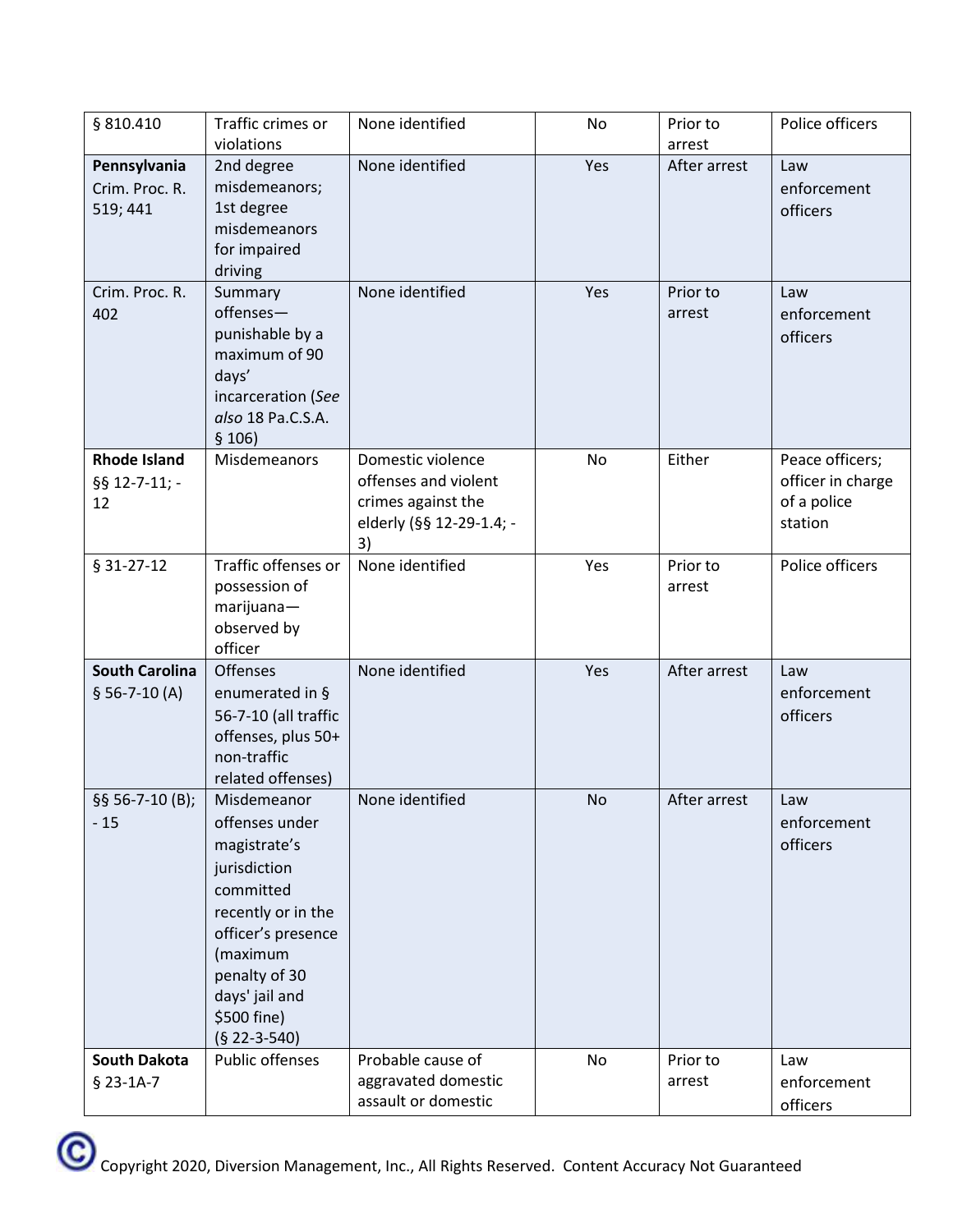| §§ 23-1A-2, -5,<br>$-11$                  | (See also § 22-1-<br>2)<br>Traffic petty and<br>misdemeanor<br>offenses driving;<br>driving with<br>invalid license;<br>driving through<br>roadblock (§ 32-<br>$33-4)$ | assault involving injury<br>or threat of injury AND<br>a protection order<br>exists or there was an<br>assault in the preceding<br>48 hours (§ 23A-32.1)<br>None identified                                                                                                                                                                                                | Not specified                                             | Not specified | Law<br>enforcement<br>officers |
|-------------------------------------------|------------------------------------------------------------------------------------------------------------------------------------------------------------------------|----------------------------------------------------------------------------------------------------------------------------------------------------------------------------------------------------------------------------------------------------------------------------------------------------------------------------------------------------------------------------|-----------------------------------------------------------|---------------|--------------------------------|
| <b>Tennessee</b><br>$$40-7-118(b)$<br>(1) | Misdemeanors                                                                                                                                                           | Driving under the<br>influence unless the<br>offender was admitted<br>to a hospital or<br>detained for medical<br>treatment for at least<br>three hours;<br>misdemeanor traffic<br>offenses (§ 40-7-118 (b)<br>(2)<br>Accidents resulting in<br>serious bodily injury or<br>death where driver has<br>neither a valid license<br>nor proof of insurance<br>$(§ 55-10-119)$ | Yes                                                       | After arrest  | Peace officers                 |
| $$40-7-118(b)$<br>(3)                     | Shoplifting;<br>writing bad<br>checks; use of<br>invalid or<br>fraudulent<br>driver's license; in<br>certain cases,<br>assault and<br>prostitution                     | None identified                                                                                                                                                                                                                                                                                                                                                            | <b>No</b>                                                 | After arrest  | Peace officers                 |
| § 55-10-207                               | Certain traffic<br>misdemeanors;<br>no proof of<br>insurance; mobile<br>home transport<br>violations                                                                   | Criminally negligent<br>homicide; voluntary<br>manslaughter or<br>murder; impaired<br>driving; accident<br>causing death, injury, or<br>property damage (§ 55-<br>10203)                                                                                                                                                                                                   | Yes, except for<br>mobile home<br>transport<br>violations | After arrest  | Law<br>enforcement<br>officers |

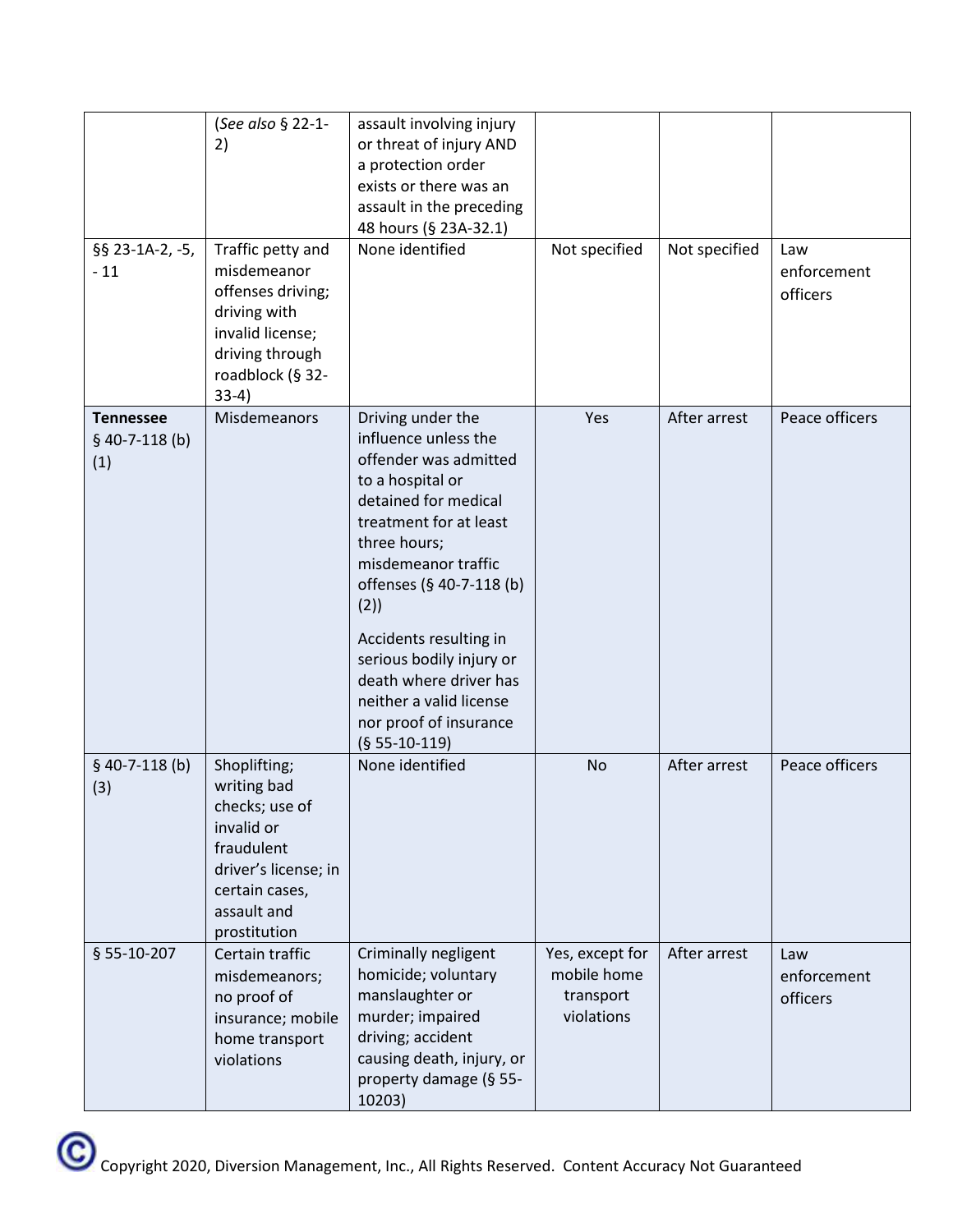| <b>Texas</b>   | Class C                            |                                               | No  | After arrest  | Peace officers   |
|----------------|------------------------------------|-----------------------------------------------|-----|---------------|------------------|
| C. Crim. Proc. | misdemeanors;                      |                                               |     |               |                  |
| Art. 14.06.    | Class                              |                                               |     |               |                  |
|                | A or B                             |                                               |     |               |                  |
|                | misdemeanors                       |                                               |     |               |                  |
|                | (occurring in                      |                                               |     |               |                  |
|                | county of                          |                                               |     |               |                  |
|                | residence) for                     |                                               |     |               |                  |
|                | driving while                      |                                               |     |               |                  |
|                | license invalid;                   |                                               |     |               |                  |
|                | contraband in                      |                                               |     |               |                  |
|                | correctional<br>facility; theft of |                                               |     |               |                  |
|                | service; theft;                    |                                               |     |               |                  |
|                | graffiti; criminal                 |                                               |     |               |                  |
|                | mischief;                          |                                               |     |               |                  |
|                | possession of                      |                                               |     |               |                  |
|                | substance penalty                  |                                               |     |               |                  |
|                | group 2-A;                         |                                               |     |               |                  |
|                | possession of                      |                                               |     |               |                  |
|                | marijuana                          |                                               |     |               |                  |
| Transp. Code § | Misdemeanor                        | Failure to stop in                            | No  | After arrest  | Peace officers   |
| 543.003        | violations - traffic               | accident causing                              |     |               |                  |
|                | laws                               | damage to property                            |     |               |                  |
|                |                                    | (§ 543.002)                                   |     |               |                  |
| Transp. Code § | Speeding, using                    | (See § 543.002)                               | Yes | Not specified | Peace officers   |
| 543.004        | wireless device                    |                                               |     |               |                  |
|                | while driving,                     |                                               |     |               |                  |
|                | open container<br>violations       |                                               |     |               |                  |
| Utah           | Misdemeanors                       | Domestic violence if                          | No  | Either        | Peace officers;  |
| $§$ 77-7-18    | and infractions                    | believe violence will                         |     |               | public officials |
|                |                                    | continue or evidence of                       |     |               | charged with     |
|                |                                    | serious bodily injury or                      |     |               | enforcement of   |
|                |                                    | use of dangerous                              |     |               | law authorized   |
|                |                                    | weapons (§ 77-36-2.2)                         |     |               | volunteers       |
| Vermont        | Misdemeanors                       | Assault against a family                      | Yes | Prior to      | Law              |
| R. Crim. Proc. | committed                          | member; impaired                              |     | arrest        | enforcement      |
| 3              | outside the                        | driving; hate-motivated                       |     |               | officers         |
| $(b)$ , $(f)$  | presence of                        | crimes; stalking; simple<br>assault; reckless |     |               |                  |
|                | officer                            | endangerment; cruelty                         |     |               |                  |
|                |                                    | to children; failure to                       |     |               |                  |
|                |                                    | comply with sex                               |     |               |                  |
|                |                                    | offender registration;                        |     |               |                  |
|                |                                    | abuse of a vulnerable                         |     |               |                  |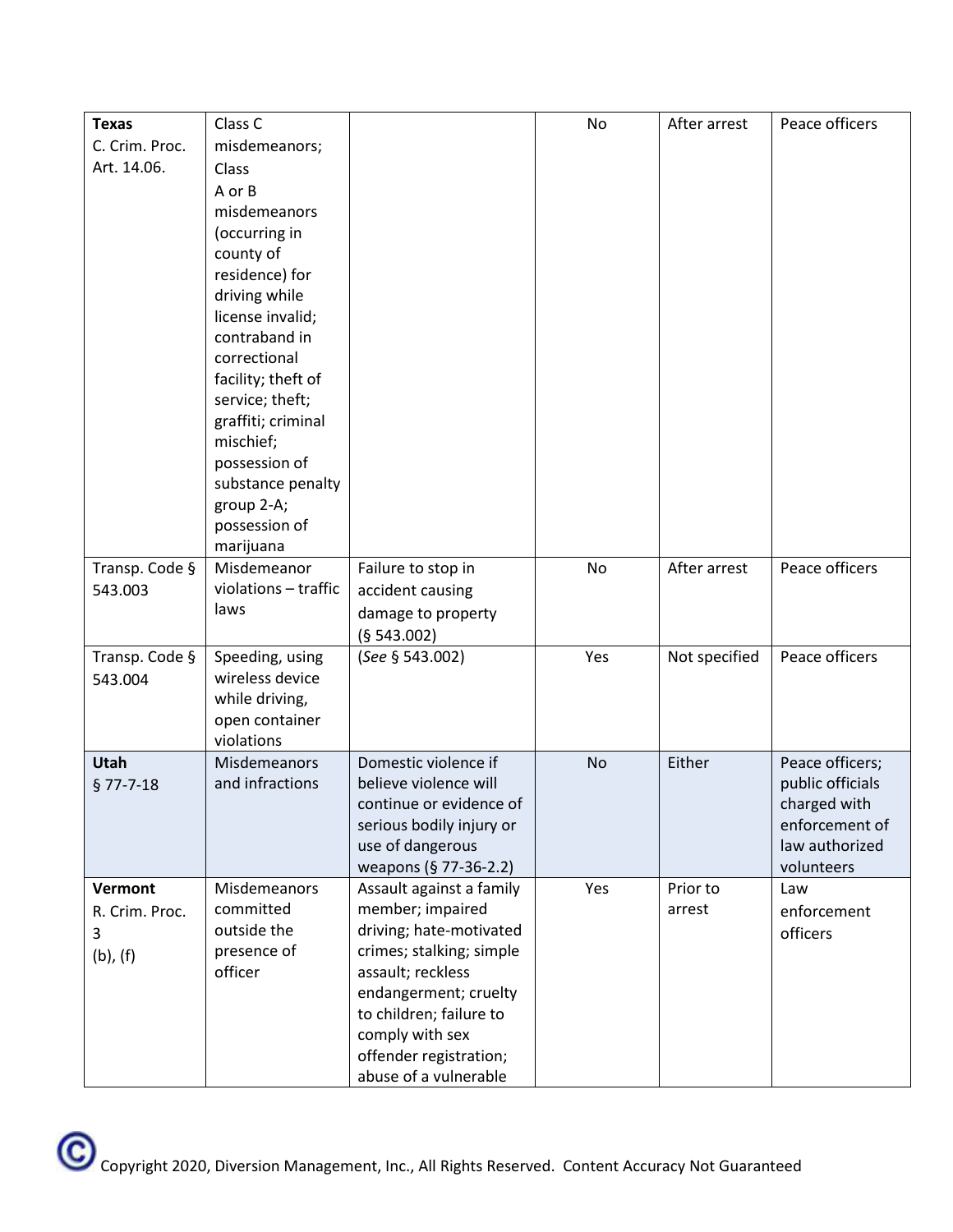|                                                                                       |                                                                                                                    | adult; violation of a<br>protection order                                                                                                                                                                                            |            |                              |                                                           |
|---------------------------------------------------------------------------------------|--------------------------------------------------------------------------------------------------------------------|--------------------------------------------------------------------------------------------------------------------------------------------------------------------------------------------------------------------------------------|------------|------------------------------|-----------------------------------------------------------|
| Virginia<br>$§$ 19.2-74<br>§46.2-936                                                  | Class $1 - 4$<br>misdemeanors;<br>nonjailable<br>misdemeanors;<br>ordinances<br>Misdemeanor                        | Impaired driving; public<br>drunkenness;<br>protection order<br>violation; domestic<br>assault (§ 19.2-81.3)<br>Impaired driving of                                                                                                  | Yes<br>Yes | After arrest<br>After arrest | Arresting officer;<br>conservators of<br>the peace<br>Law |
|                                                                                       | vehicle violations                                                                                                 | commercial vehicles                                                                                                                                                                                                                  |            |                              | enforcement<br>officers                                   |
| Washington<br>§ 10.31.100<br>Crim. R. Cts.<br>Ltd Juris. 2.1<br>(appendix tit.<br>10) | Misdemeanors or<br>gross<br>misdemeanors<br>committed in the<br>presence of an<br>officer                          | Offenses enumerated in<br>§ 10.31.100, including<br>protection order<br>violations, domestic<br>assault                                                                                                                              | No         | Either                       | Peace officers                                            |
| §46.64.015                                                                            | <b>Traffic violations</b><br>punishable as<br>misdemeanor or<br>by fine<br>(committed in<br>officer's<br>presence) | Offenses enumerated in<br>\$10.31.100(3),<br>including impaired<br>driving, reckless driving,<br>driving without a<br>license                                                                                                        | <b>No</b>  | After arrest                 | Peace officers                                            |
| <b>West Virginia</b><br>$§ 62 - 1 - 5a$                                               | Misdemeanors;<br>shoplifting                                                                                       | Offenses involving<br>injury to a person (§ 62-<br>1-5a); domestic assault<br>or battery (§ 48-271002<br>(c)                                                                                                                         | <b>No</b>  | Prior to<br>arrest           | Law<br>enforcement<br>officers                            |
| § 17C-19-4                                                                            | <b>Traffic</b><br>misdemeanors                                                                                     | Negligent homicide;<br>impaired driving; failure<br>to stop in accident<br>causing death, injury or<br>property damage (§<br>17C19-3)                                                                                                | <b>No</b>  | After arrest                 | Law<br>enforcement<br>officers                            |
| Wisconsin<br>§968.085                                                                 | Misdemeanors                                                                                                       | Domestic abuse<br>offenses if believe<br>abuse will continue,<br>involves physical<br>injury, or the arrestee<br>is the predominant<br>aggressor (§ 968.075).<br>Violation of protection<br>order involving<br>domestic abuse, child | No         | Either                       | Law<br>enforcement<br>officers                            |